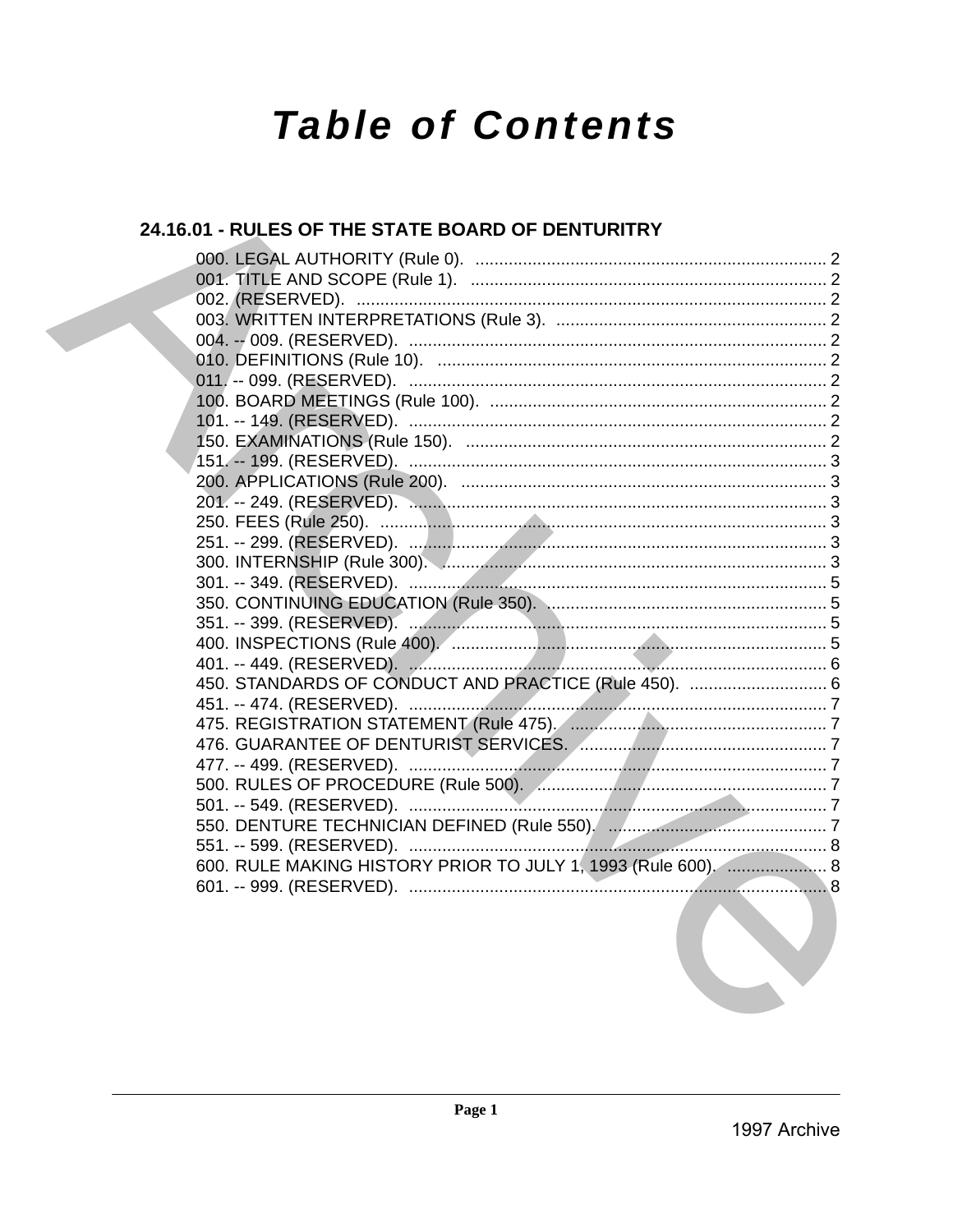#### **IDAPA 24 TITLE 16 Chapter 01**

# **24.16.01 - RULES OF THE STATE BOARD OF DENTURITRY**

#### <span id="page-1-1"></span>**000. LEGAL AUTHORITY (Rule 0).**

In accordance with Section 54-3309, Idaho Code, the State Board of Denturitry shall promulgate rules which implement the provisions of Chapter 33, Title 54, Idaho Code. (7-1-93)

#### <span id="page-1-2"></span>**001. TITLE AND SCOPE (Rule 1).**

These rules shall be cited as IDAPA 24, Title 16, Chapter 01, "Rules of the State Board of Denturitry." (7-1-93)

#### <span id="page-1-3"></span>**002. (RESERVED).**

#### <span id="page-1-4"></span>**003. WRITTEN INTERPRETATIONS (Rule 3).**

The board may have written statements which pertain to the interpretation of the rules of this chapter. Such interpretations, if any, are available for public inspection and copying at cost in the main office of the Bureau of Occupational Licenses. (7-1-93)

#### <span id="page-1-5"></span>**004. -- 009. (RESERVED).**

#### <span id="page-1-6"></span>**010. DEFINITIONS (Rule 10).**

01. Board. The State Board of Denturitry, as prescribed in Section 54-3303(a), Idaho Code. (7-1-93)

<span id="page-1-0"></span>02. Denturist Services. For purposes of the unconditional ninety (90) day guarantee prescribed in Section 54-3320(c), Idaho Code, denturist services include any and all prosthetic dental appliances and materials and/ or services related to the furnishing or supplying of such a denture, including prepatory work, construction, fitting, furnishing, supplying, altering, repairing or reproducing any prosthetic dental appliance or device. (7-1-97) 24.16.01 - RULES OF THE STATE BOARD OF DENTURITRY<br>
1998. LIBERAL ATRIORITY (Reds 0),<br>
in account we call the constraint of the state is a state based of Denturity shall premate reds which<br>
in process with State Archive Ar

#### <span id="page-1-7"></span>**011. -- 099. (RESERVED).**

# <span id="page-1-8"></span>**100. BOARD MEETINGS (Rule 100).**

01. Dates. The board shall meet regularly on the first Friday of April and November of each year.

(7-1-93)

02. Place. Meetings shall be held at the Bureau of Occupational Licenses. (7-1-93)

03. Dates and Places. Dates and places may be changed through notification by the board at least ten (10) days prior to the regular meeting date or the date established for a meeting whichever is earlier. (7-1-93)

#### <span id="page-1-9"></span>**101. -- 149. (RESERVED).**

#### <span id="page-1-10"></span>**150. EXAMINATIONS (Rule 150).**

01. Date of Licensure Exam. Date of Licensure examination. The licensure examination will be held on the first Monday in June. (7-1-93) annually on the first Monday in June.

02. Competency Exam. Competency examinations may be taken at any time arrangements with an Idaho Education Institution to administer the examination can be made after approval of the application.<br>Arrangements to take the competency examination is the responsibility of the applicant. (7-1-93) Arrangements to take the competency examination is the responsibility of the applicant.

03. Place. All examinations will be administered at an Idaho Educational Institution designated by the board. (7-1-93)

04. Content. Examinations shall be written, oral, and practical demonstration of skills. (7-1-93)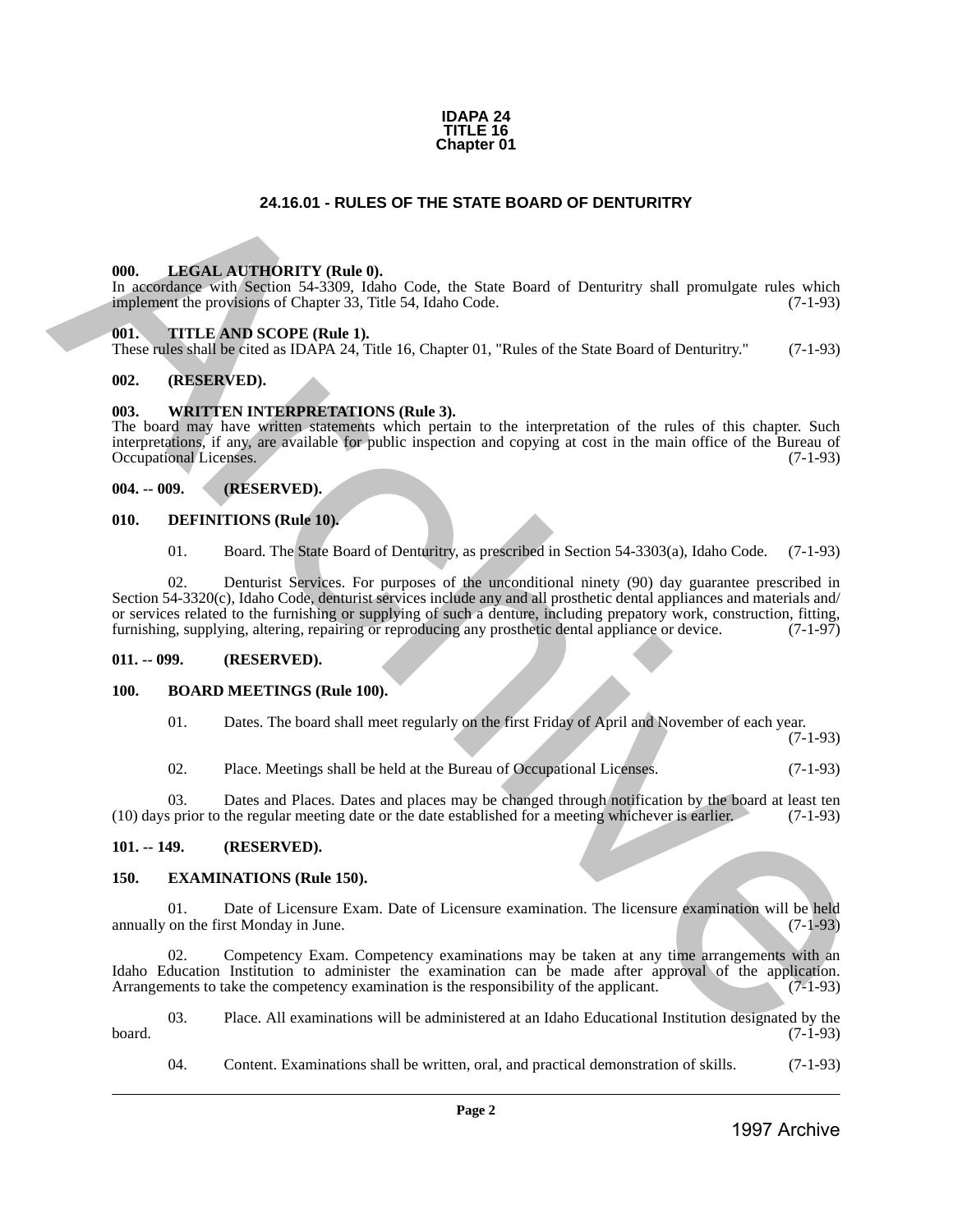05. Grading. An applicant to pass the examination must obtain an average percentage score of seventyfive percent (75%) or better. The written and practical examinations shall carry equal weight. The oral examination results may not adjust an average score downward but may add two (2) percentage points to the average score when the board rules the examination passed.  $(7-1-93)$ 

<span id="page-2-0"></span>**151. -- 199. (RESERVED).**

# <span id="page-2-1"></span>**200. APPLICATIONS (Rule 200).**

01. Application Filing Date. Licensure applications must be received in the Bureau of Occupational Licenses on or before March 1 preceding the June examination. Applications received after that date will be held over<br>for scheduling the following year. (7-1-93) for scheduling the following year.

02. Application Form for Licensure. Applications for licensure shall be made on forms approved by the board and furnished by the Bureau of Occupational Licenses and shall include all other documents necessary to establish the applicant meets the requirements for licensure except examination and is eligible to take the licensure examination. (7-1-93)  $\alpha$  examination. (7-1-93)

03. Application Form for Competency Exam. Applications for the competency examination shall be made on forms approved by the board and furnished by the Bureau of Occupational Licenses and shall include all other documentation necessary to establish the applicants' internship equivalency except for examination. (7-1-93)

04. Application Must Be Complete. All applications must be complete in every respect and accompanied by the appropriate fees before being considered received by the Bureau of Occupational Licenses.

(7-1-93)

# <span id="page-2-2"></span>**201. -- 249. (RESERVED).**

# <span id="page-2-3"></span>**250. FEES (Rule 250).**

The following fees are established by the board: (7-1-93) (7-1-93)

01. License Application and Exam Fee. License application and examination fee - Three hundred dollars (\$300). (7-1-93)

02. Competency Application And Exam Fee. Competency application and examination fee - Three hundred dollars  $(\text{\$300}).$  (7-1-93)

03. Intern Application and Permit Fee. Intern application and permit fee - Three hundred dollars  $(3300)$ . (1-93)

04. Initial License Fee. Initial license fee - Three hundred dollars (\$300). (7-1-93)

05. Annual Renewal Fee. Annual renewal fee - Three hundred dollars (\$300). The annual renewal fee must be accompanied with certification of the applicant having met the required continued education set forth in Section 54-3313, Idaho Code, and Section 350. Section 54-3313, Idaho Code, and Section 350.

# <span id="page-2-4"></span>**251. -- 299. (RESERVED).**

# <span id="page-2-5"></span>**300. INTERNSHIP (Rule 300).**

Requirements and conditions for internship: To be eligible for internship the applicant must have completed the educational requirements set forth in Section 54-3310(b), Idaho Code, or have denturitry experience of three (3) years within the five (5) years immediately preceding application. Where an internship is established based on experience the internship is valid only while the intern is actively pursuing completion of Idaho licensure requirements. Application shall be made on forms provided by the Bureau of Occupational Licenses documenting the location of practice; name and address of the supervising denturist or dentist; sworn or affirmed statement by the supervising denturist or dentist; sworn or affirmed statement by the supervisor accepting supervision of the intern; sworn 16% Containing American binary is entirely and the simulation and photon in contained to the contained contained and the contained and the contained and the contained and the contained and the contained and the contained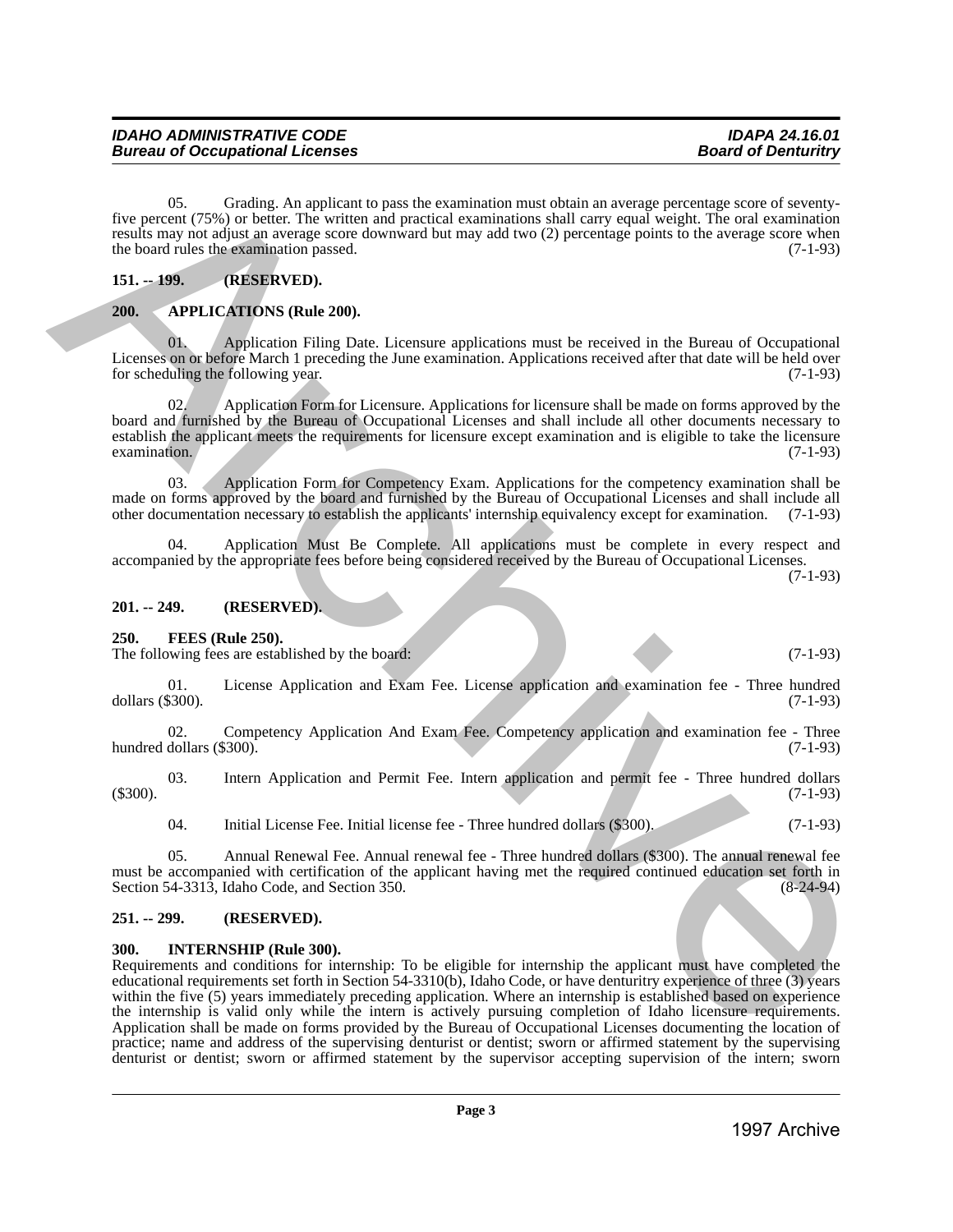# *IDAHO ADMINISTRATIVE CODE IDAPA 24.16.01 Bureau of Occupational Licenses*

|  | Two (2) years internship under a licensed dentist; or | $(7-1-93)$ |
|--|-------------------------------------------------------|------------|
|  |                                                       |            |

| 04.                       | Reporting Requirements. Interns must file reports, attested to by the supervisor, with the board on<br>forms provided by the Bureau of Occupational Licenses on a monthly basis and recapped at termination or                                                                                                                                                                    |            |
|---------------------------|-----------------------------------------------------------------------------------------------------------------------------------------------------------------------------------------------------------------------------------------------------------------------------------------------------------------------------------------------------------------------------------|------------|
| d.                        | Broken or fractured plates or partials - Forty-eight (48) minimum.                                                                                                                                                                                                                                                                                                                | $(7-1-93)$ |
| c.                        | Tooth repairs - Forty-eight (48) minimum.                                                                                                                                                                                                                                                                                                                                         | $(7-1-93)$ |
| b.                        | Processed relines (one (1) plate = one (1) unit) - Twenty-four (24) units.                                                                                                                                                                                                                                                                                                        | $(7-1-93)$ |
| X.                        | Delivery-post adjustment - Thirty-six (36) minimum.                                                                                                                                                                                                                                                                                                                               | $(7-1-93)$ |
| $\mathbf{1} \mathbf{X}$ . | Processing (wax up, flask-boil out, packing, grind-polish) - Thirty-six (36) minimum.                                                                                                                                                                                                                                                                                             | $(7-1-93)$ |
| viii.                     | Try ins - Twelve (12) minimum.                                                                                                                                                                                                                                                                                                                                                    | $(7-1-93)$ |
| vii.                      | Set ups - Twelve (12) minimum.                                                                                                                                                                                                                                                                                                                                                    | $(7-1-93)$ |
| vi.                       | Articulations - Twelve (12) minimum.                                                                                                                                                                                                                                                                                                                                              | $(7-1-93)$ |
| V.                        | Bite registrations - Twelve (12) minimum.                                                                                                                                                                                                                                                                                                                                         | $(7-1-93)$ |
| iv.                       | Impressions, preliminary and final (pour models, custom trays) - Thirty-six (36) minimum.                                                                                                                                                                                                                                                                                         | $(7-1-93)$ |
| iii.                      | Oral examination - Thirty-six (36) minimum.                                                                                                                                                                                                                                                                                                                                       | $(7-1-93)$ |
| ii.                       | Operatory sanitation - Thirty-six (36) minimum.                                                                                                                                                                                                                                                                                                                                   | $(7-1-93)$ |
| i.                        | Patient charting - Thirty-six (36) minimum.                                                                                                                                                                                                                                                                                                                                       | $(7-1-93)$ |
| a.<br>following:          | Procedures shall include all steps required in constructing a finished denture but not limited to the                                                                                                                                                                                                                                                                             | $(7-1-93)$ |
| 03.                       | Training Requirements. Each year of required internship shall consist of two thousand (2,000)<br>clock hours of training and performance of the following minimum procedures for licensure.                                                                                                                                                                                       | $(7-1-93)$ |
| 02.<br>licensure.         | Internship Not to Exceed One (1) Year. Internship not to exceed one (1) year acquired through a<br>formal training program in an acceptable school will be accepted toward the two (2) year required internship for                                                                                                                                                               | $(7-1-93)$ |
| d.                        | Five (5) years experience in denturitry attested to by affidavits sworn to by three (3) responsible<br>adult citizens excluding close relatives and clergy.                                                                                                                                                                                                                       | $(7-1-93)$ |
| c.                        | Three (3) years experience as a denturist under licensure in another state or Canada; or                                                                                                                                                                                                                                                                                          | $(7-1-93)$ |
| $\mathbf b$ .             | Two (2) years in the military as a technician in the dental field; or                                                                                                                                                                                                                                                                                                             | $(7-1-93)$ |
| a.                        | Two (2) years internship under a licensed dentist; or                                                                                                                                                                                                                                                                                                                             | $(7-1-93)$ |
| 01.                       | Equivalency. A person shall be considered to have the equivalent of two (2) years internship under<br>a licensed denturist who successfully completes the competency examination approved by the board, administered by<br>an Idaho Educational Institution and who has met and verifies one (1) of the following within the five (5) years<br>immediately preceding application: | $(7-1-93)$ |
|                           | statement by applicant that he is knowledgeable of law and rules and will abide by all requirements of such law and<br>rules and such other information necessary to establish applicant's qualifications for licensure as a denturist and<br>establish compliance with pre-intern requirements.                                                                                  | $(7-1-93)$ |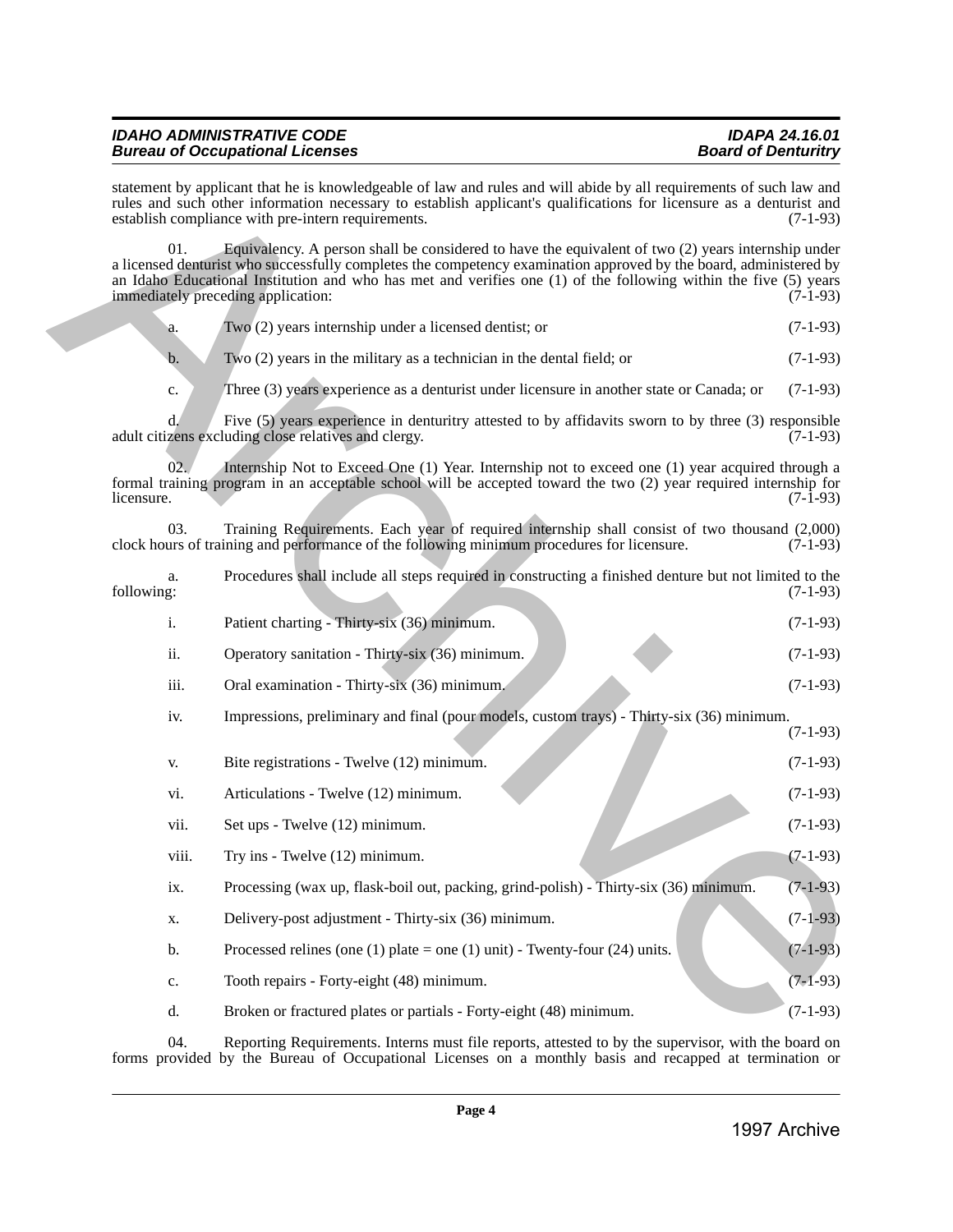completion of the training. (7-1-93)

05. Denture Clinic Requirements. Denture clinic requirements for approved internship training:

(7-1-93)

a. There shall be not more than one (1) internee per licensed denturist or dentist who is practicing at con a full time basis. (7-1-93) the clinic on a full time basis.

b. There shall be a separate work station in the laboratory area for each intern with standard equipment, i.e. lathe, torch and storage space. The intern shall provide necessary hand tools to perform the duties of the denture profession. Use of the operatory facilities and other equipment will be shared with the intern. (7-1-93)

# <span id="page-4-0"></span>**301. -- 349. (RESERVED).**

# <span id="page-4-1"></span>**350. CONTINUING EDUCATION (Rule 350).**

The board may accredit education programs for purposes of continuing education where the subject matter of the program is determined to be pertinent to the practice of denturity. (7-1-93) program is determined to be pertinent to the practice of denturitry.

01. Subjects. Subjects deemed pertinent to the practice of denturitry are those set forth in Section 54-<br>Idaho Code and may also include ethics courses. (7-1-93)  $3311(b)$ , Idaho Code and may also include ethics courses.

02. Request For Approval. Requests for approval of continuing education programs must be made to the board, in writing, and provide an outline of the program which the board is being asked to approve. The request must also address the matters set forth in Subsection 350.05 below. Requests may accompany the annual renewal form or may be made to the board in advance of the program for which approval is sought as indicated in Subsection 350.03, below. (7-1-93) 350.03, below. complete to the internal particle internal particle and the internal particle and the internal particle and the internal particle and the internal particle and the internal particle and the internal particle and the inter

03. Requests For Pre-Approval. Requests for pre-approval of continuing education programs must be made to the board, in writing, and provide an outline of the program which the board is being asked to approve.<br>Requests for pre-approval must also address the matters set forth in Subsection 350.05, below. (7-1-93) Requests for pre-approval must also address the matters set forth in Subsection 350.05, below.

a. Requests for pre-approval must be received by the Bureau of Occupational Licenses no less than 1) working days prior to the date of the program. (7-1-93) eleven  $(11)$  working days prior to the date of the program.

b. Requests for pre-approval which are not denied within ten  $(10)$  working days from receipt by the vill be deemed approved.  $(7-1-93)$ Bureau will be deemed approved.

c. Only those continuing education programs sponsored by recognized educational institutions (such as accredited colleges or universities), state or national denturist boards or associations, will be eligible for pre-<br>approval consideration by the board. All other programs will be considered at the time of renewal. (7-1 approval consideration by the board. All other programs will be considered at the time of renewal.

04. Credit For Continuing Education Attendance. Continuing education credit will be given only for actual time in attendance by the licensee. No credit will be given for non-instructive time. (7-1-93)

05. Requests For Approval of Programs. All requests for approval or pre-approval of educational programs must be accompanied by a statement that includes the name of the instructor or instructors, the date and time and location of the course, the specific agenda for the course, and a statement by the licensee of how the course is believed to be pertinent to the practice of denturitry as specified in Section 54-3311(b), Idaho Code. (7-1-93)

# <span id="page-4-2"></span>**351. -- 399. (RESERVED).**

#### <span id="page-4-3"></span>**400. INSPECTIONS (Rule 400).**

01. Who May Examine or Inspect. The board or its agents may examine and inspect the place of business of any denturist at anytime during business hours or upon at least seventy-two (72) hours notice made by U.S. mail to the address of record of the denturist when the board or its agents are unable to establish the regular business hours. (7-1-93) business hours.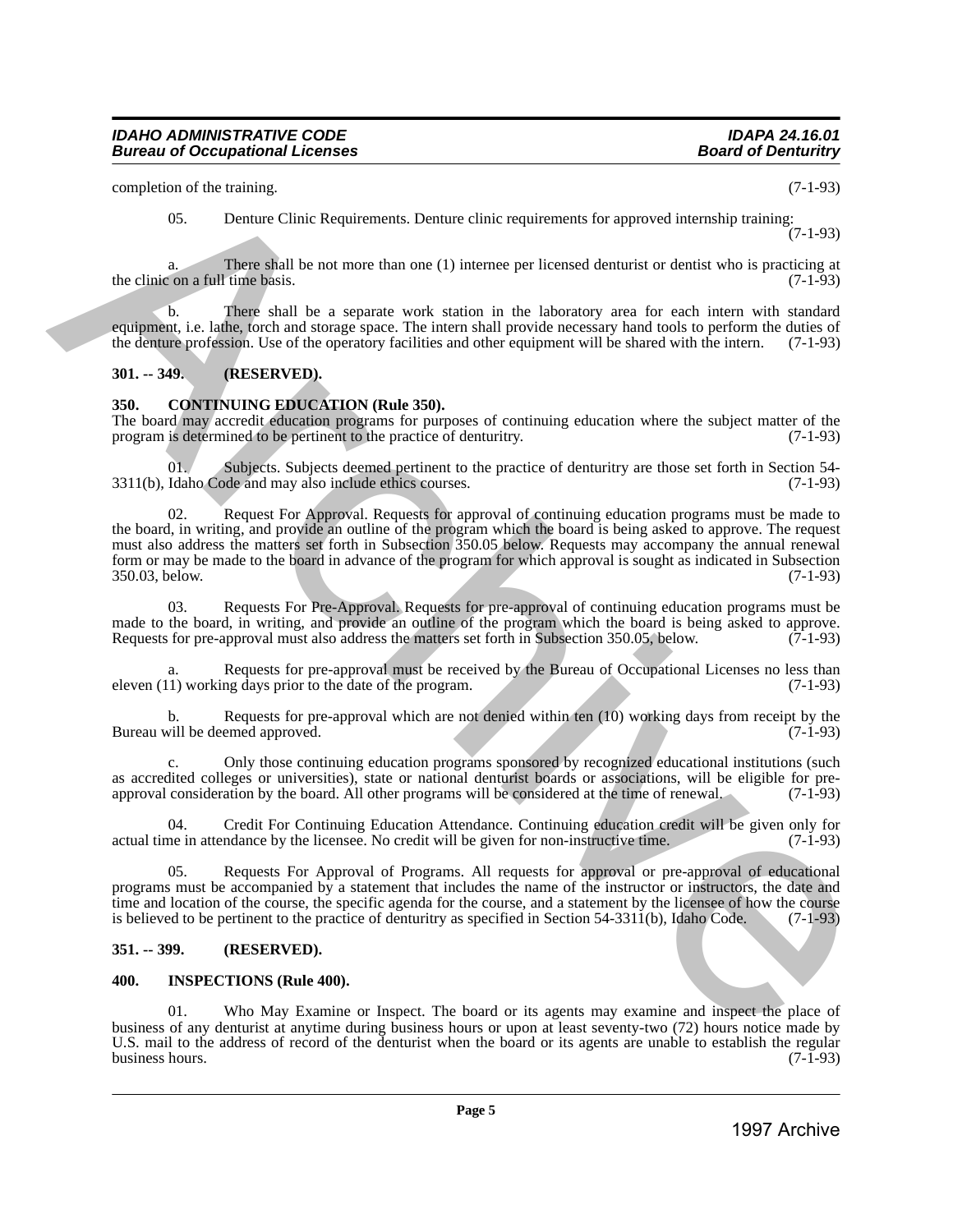#### *IDAHO ADMINISTRATIVE CODE IDAPA 24.16.01* **Bureau of Occupational Licenses**

# <span id="page-5-0"></span>**401. -- 449. (RESERVED).**

# <span id="page-5-1"></span>**450. STANDARDS OF CONDUCT AND PRACTICE (Rule 450).**

|         | $401. - 449.$                  | (RESERVED).                                                                                                                                                                                          |             |
|---------|--------------------------------|------------------------------------------------------------------------------------------------------------------------------------------------------------------------------------------------------|-------------|
| 450.    |                                | STANDARDS OF CONDUCT AND PRACTICE (Rule 450).                                                                                                                                                        |             |
|         | 01.                            | Sanitation.                                                                                                                                                                                          | $(7-1-93)$  |
|         | a.                             | There shall be three (3) separate rooms; a reception room, and operatory room and a laboratory.                                                                                                      | $(7-1-93)$  |
|         | b.                             | The operatory room shall have hot and cold running water, basin with approved disposal system;<br>disinfectant soap; single-use towels, a cuspidor with running water and a closed waste receptacle. | $(8-24-94)$ |
| system. | c.                             | The laboratory room shall have hot and cold running water, and basin with approved disposal                                                                                                          | $(8-24-94)$ |
|         | d.<br>of the public.           | There shall be a method of sterilization and disinfection evident and in use to insure the protection                                                                                                | $(8-24-94)$ |
|         | e.                             | All floors, walls, ceiling and benches shall be kept in a sanitary condition at all times.                                                                                                           | $(8-24-94)$ |
|         | f.                             | Every patient shall have a separate and clean bib and a disposable cup.                                                                                                                              | $(7-1-93)$  |
|         | g.                             | Every denturist shall wear a clean and professional garment.                                                                                                                                         | $(7-1-93)$  |
|         | h.                             | The hands of every denturist shall be washed in the presence of every patient with germicidal or<br>antiseptic soap and water. Every denturist shall wear disposable gloves.                         | $(8-24-94)$ |
|         | i.                             | Each licensed denturist must carry a current C.P.R. card.                                                                                                                                            | $(8-24-94)$ |
|         |                                | Adequate and conveniently located toilet facilities with hot and cold running water, basin with<br>approved disposal system, soap and single use towels will be provided within the building.        | $(8-24-94)$ |
|         | k.<br>the board or its agents. | All denturist offices shall be open to inspection anytime during the business hours to inspection by                                                                                                 | $(7-1-93)$  |
|         | 1.                             | All telephones must have emergency phone numbers placed on the telephone.                                                                                                                            | $(7-1-93)$  |
|         | 02.                            | Office Standards.                                                                                                                                                                                    | $(7-1-93)$  |
| work.   | a.                             | Denturists shall take care to use proper sterilization and sanitation techniques in all phases of their                                                                                              | $(7-1-93)$  |
|         | b.                             | A complete record of each patient shall be kept.                                                                                                                                                     | $(7-1-93)$  |
|         | c.                             | All teeth and materials used shall meet ADA standards.                                                                                                                                               | $(7-1-93)$  |
|         | 03.                            | General.                                                                                                                                                                                             | $(7-1-93)$  |
|         | a.                             | Conditions deemed by investigators to be a menace to the public health will be brought to the<br>attention of the board for consideration and immediate action.                                      | $(7-1-93)$  |
|         | b.                             | These Standards of Conduct and Practice shall be conspicuously posted in every licensed                                                                                                              |             |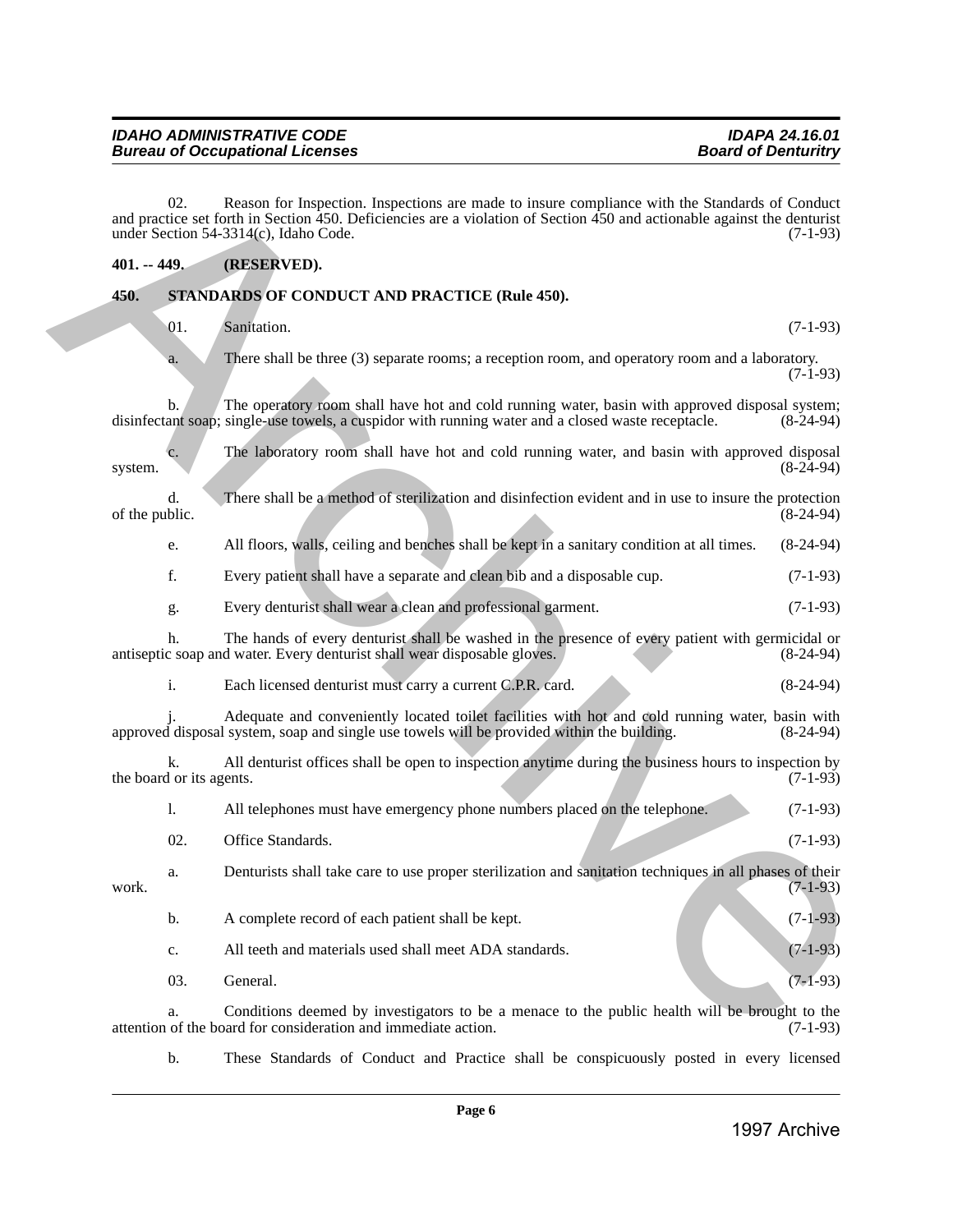denturist's place of business. (7-1-93)

# <span id="page-6-0"></span>**451. -- 474. (RESERVED).**

# <span id="page-6-1"></span>**475. REGISTRATION STATEMENT (Rule 475).**

To enable the board to examine or inspect the place of business of any licensed denturist as referred to in Section 54-<br>3314(5)(b). Idaho Code, the filing of an annual statement shall be required of all licensed denturists  $3314(5)(b)$ , Idaho Code, the filing of an annual statement shall be required of all licensed denturists.

01. Statement. Shall list the name and principal place of business of the denturist who is responsible for the practice of denturitry at that location. (7-1-97)

02. Other Business Locations. Any other business locations maintained by the principal denturist and rists employed at the business.  $(7-1-97)$ all denturists employed at the business.

03. Date of Filing. Shall be filed with the board no later than August 15th of each year or within ten of any change in either location, identity of principal denturist or denturist employees. (7-1-97) (10) days of any change in either location, identity of principal denturist or denturist employees. (7-1-97)

Failure to Timely File. Failure to timely file or update this statement will constitute grounds for discipline pursuant to Section  $54-3314(a)$ , Idaho Code. (7-1-97)

#### <span id="page-6-2"></span>**476. GUARANTEE OF DENTURIST SERVICES.**

As prescribed in Section 54-3320(c), Idaho Code, unconditional guarantee of denturist services will require that the licensee refund, in full, any monies received in connection with the providing of denturist services, if demanded by the purchaser within ninety (90) days of delivery of the dentures, or the providing of services for which a fee is charged. (7-1-97) 6. Solution 1997 and the set of the set of the set of the set of the set of the set of the set of the set of the set of the set of the set of the set of the set of the set of the set of the set of the set of the set of th

01. Ninety (90) Day Period. The ninety (90) day period shall be tolled for any period in which the denturist has taken possession or control of the dentures after original delivery. (7-1-97)

Written Contract. By written contract signed by the purchaser, the denturist may specify the amount of the purchase price of the dentures, if any, that is nonrefundable should the consumer choose to cancel the purchase within the guarantee period.  $(7-1-97)$ within the guarantee period.

03. Nonrefundable Amount. Under no circumstances shall the nonrefundable amount exceed twenty-<br>ent (25%) of the total purchase price of the dentures. (7-1-97) five percent  $(25\%)$  of the total purchase price of the dentures.

04. Limitation. There is no limitation on the consumer's right to cancel. (7-1-97)

05. Cancellation of Agreement. If the licensee elects to cancel the agreement or refuses to provide adjustments or other appropriate services to the consumer, the consumer will be entitled to a complete refund.

#### <span id="page-6-3"></span>**477. -- 499. (RESERVED).**

#### <span id="page-6-4"></span>**500. RULES OF PROCEDURE (Rule 500).**

The rules of procedure adopted by the Bureau of Occupational Licenses are the rules of procedure of the Board of Denturity. (7-1-93) Denturitry. (7-1-93)

# <span id="page-6-5"></span>**501. -- 549. (RESERVED).**

# <span id="page-6-6"></span>**550. DENTURE TECHNICIAN DEFINED (Rule 550).**

A denture technician is a person whose practice of denturitry is limited to making, fitting, constructing, altering, reproducing or repairing of a full upper or lower removable prosthetic denture, the repairing of a removable partial upper or lower prosthetic denture but is not allowed to make an impression or come in direct contact with a patient.

 $(7-1-93)$ 

#### (7-1-97)